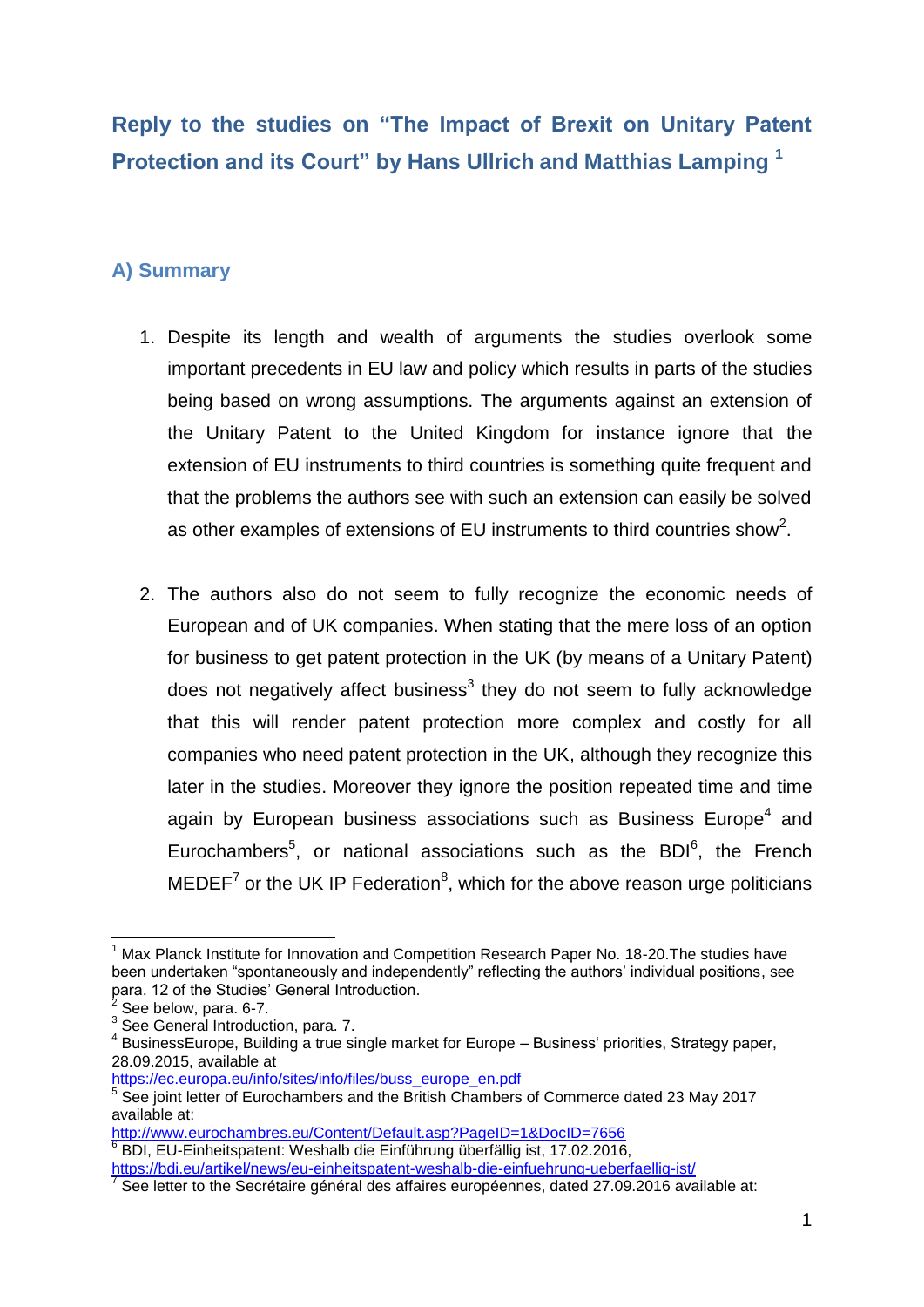to find a solution allowing for the participation of the UK in the Unitary Patent and the Unified Patent Court ("the UPC").

- 3. It is further somewhat astonishing that the authors argue an extension of the Unitary Patent to the UK is not in the UK's own interest since the UK allegedly needs policy space with respect to framing its patent law. This is something for the UK authorities to assess in consultation with the UK stakeholders which have expressed a clear choice. UK stakeholders who are much better placed to assess this do not seem to think there is a need to deviate from Articles 25 to 28 of the Unified Patent Court Agreement ("the UPC Agreement") in order, as the authors argue, to "adapt patent protection to the needs of inventive and innovative activity on the domestic market".<sup>9</sup>
- 4. As concerns the alleged incompatibility of the UK's participation with Union law and with Opinion  $1/09$  of the CJEU<sup>10</sup>, the authors do not put forward any new arguments to refute the well-reasoned opinions of Ohly and Streinz, Gordon and Pascoe, Leistner and Simon, and Tilmann<sup>11</sup> who have come to the conclusion that the UK participation is compatible with this Opinion. More importantly, parts of the arguments against the UK participation are based on the wrong assumption that the UK could block any alignment of the UPC Agreement with Union law, which is not the case.<sup>12</sup> Furthermore, as concerns their view that because of the participation of the UK, the UPC would lose its capacity to refer questions for preliminary ruling to the CJEU, the authors do not explain why this possibility can be given to courts of third countries but not

https://www.ipfederation.com/publications/?cat=37<br><sup>9</sup> See General Introduction, para. 7.

<sup>1</sup> [https://www.bristowsupc.com/assets/files/courrier%20medef-sgae%20-](https://www.bristowsupc.com/assets/files/courrier%20medef-sgae%20-%20brevet%20unitaire%20et%20juridiction%20unif%C3%A9%C3%A9%2027%2009%2016.pdf)

[<sup>%20</sup>brevet%20unitaire%20et%20juridiction%20unif%C3%A9%C3%A9%2027%2009%2016.pdf](https://www.bristowsupc.com/assets/files/courrier%20medef-sgae%20-%20brevet%20unitaire%20et%20juridiction%20unif%C3%A9%C3%A9%2027%2009%2016.pdf)  <sup>8</sup> See *i.a.* the IP Federation's document "Intellectual property (IP) law and Brexit: Summary of main requests for the UK government" published on 04.01.2018, available on the Federation's website:

<sup>10</sup> Opinion of the Court of 8 March 2011, *Creation of a unified patent litigation system*, 1/09, ECLI:EU:C:2011:123 (hereinafter, Opinion 1/09).

 $11$  A Ohly and R Streinz, Can the UK stay in the UPC system after Brexit?, GRUR Intl. 2017, 1; R Gordon and T Pascoe, "Re The effect of "Brexit" on the Unitary Patent Regulation and the Unified Patent Court Agreement"; W Tilmann, "The future of the UPC after Brexit", GRUR, August 2016; M Leistner and P Simon, Auswirkungen des Brexit auf das europäische Patentsystem, GRUR Intl., 2017, 825.

 $\frac{2017}{12}$  See below para. 22 ff.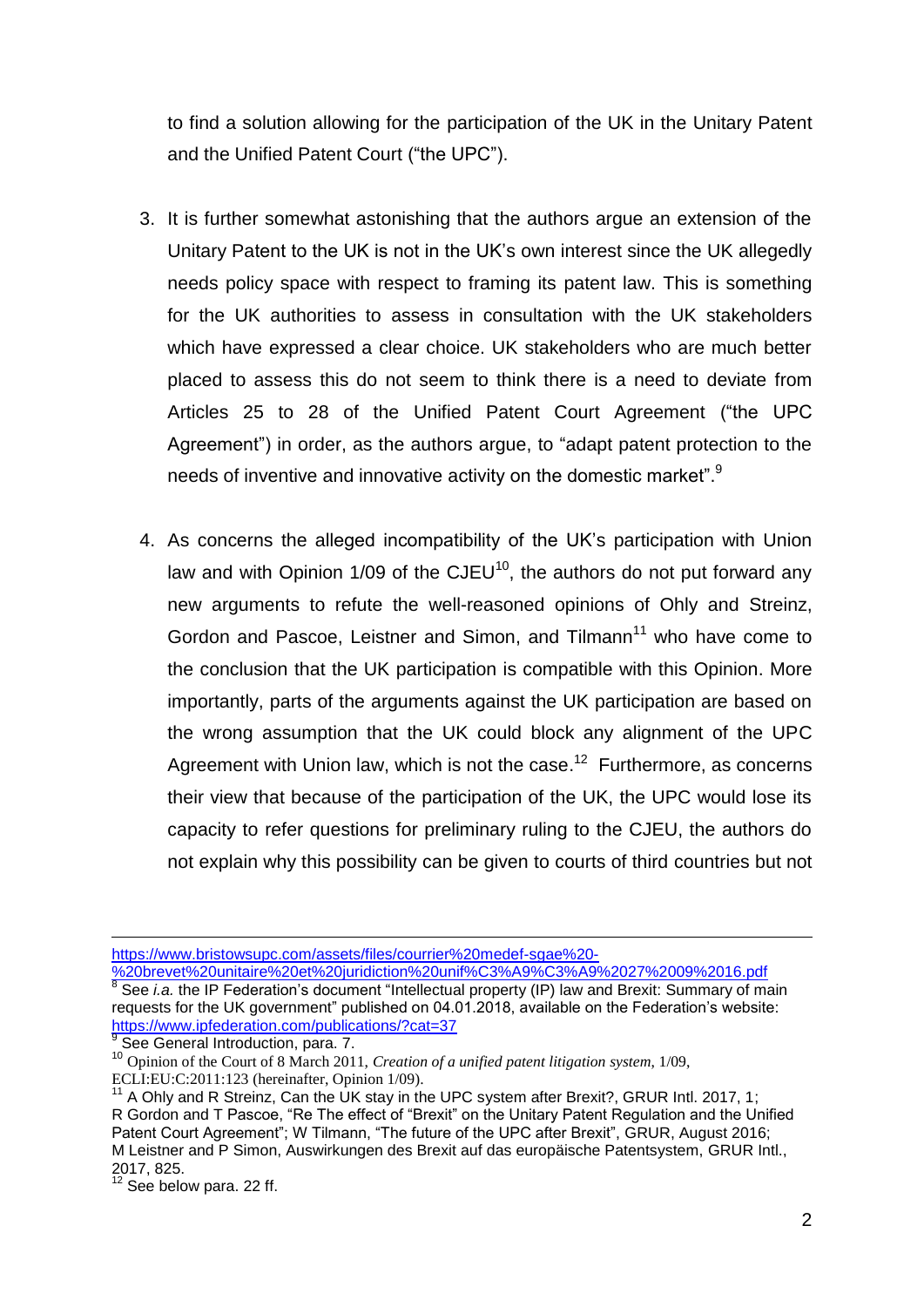to a court common to a significant number of EU Member States and one former EU Member State.<sup>13</sup>

5. Finally, although the authors' alleged aim is to "maintain at least the present *acquis* of EU integration in the area of unitary patent protection in the face of Brexit<sup>"14</sup> the criticism of the whole system<sup>15</sup> and the reproach that the European institutions when adopting the Unitary Patent Package did not defend the Union's cause<sup>16</sup> together with earlier extremely critical positions of the authors concerning the Unitary Patent Package<sup>17</sup> give the impression that their real aim is somewhat different and that the challenges of "Brexit" are used by the authors as a new angle of attack.

#### **B) Extension of the Unitary Patent to the UK**

# **I) The legal arguments against the extension are largely based on wrong assumptions**

6. The legal arguments put forward against an extension of the Unitary Patent protection to the UK are essentially based on the assumption that this would be the subject of an international agreement between the participating Member States and the UK. Indeed this is one possibility discussed in some articles in the literature.<sup>18</sup> However, others and in particular Ohly and Streinz have already raised the possibility of an extension agreement between the EU and the UK, $^{19}$  which the paper does not discuss.

<sup>1</sup>  $13$  See below para. 16-21.

<sup>&</sup>lt;sup>14</sup> See General Introduction, para. 4.

<sup>15</sup> See *i.a.* Part I, para. 11-19 and Part II, para. 24 in particular fn. 62.

 $16$  Ibid. para.16.

<sup>17</sup> See *The Unitary Patent Package: Twelve Reasons for Concern*, available at

https://www.ip.mpg.de/fileadmin/ipmpg/content/stellungnahmen/mpi-ip\_twelve-reasons\_2012-10- 17\_01.pdf

<sup>&</sup>lt;sup>18</sup> See for example W Tilmann, "The future of the UPC after Brexit", GRUR, August 2016, para. 2 and the opinion of R Gordon and T Pascoe, "Re The effect of "Brexit" on the Unitary Patent Regulation and the Unified Patent Court Agreement", para. 41 ff.

 $9$  See Ohly and Streinz, fn. 11, p.10.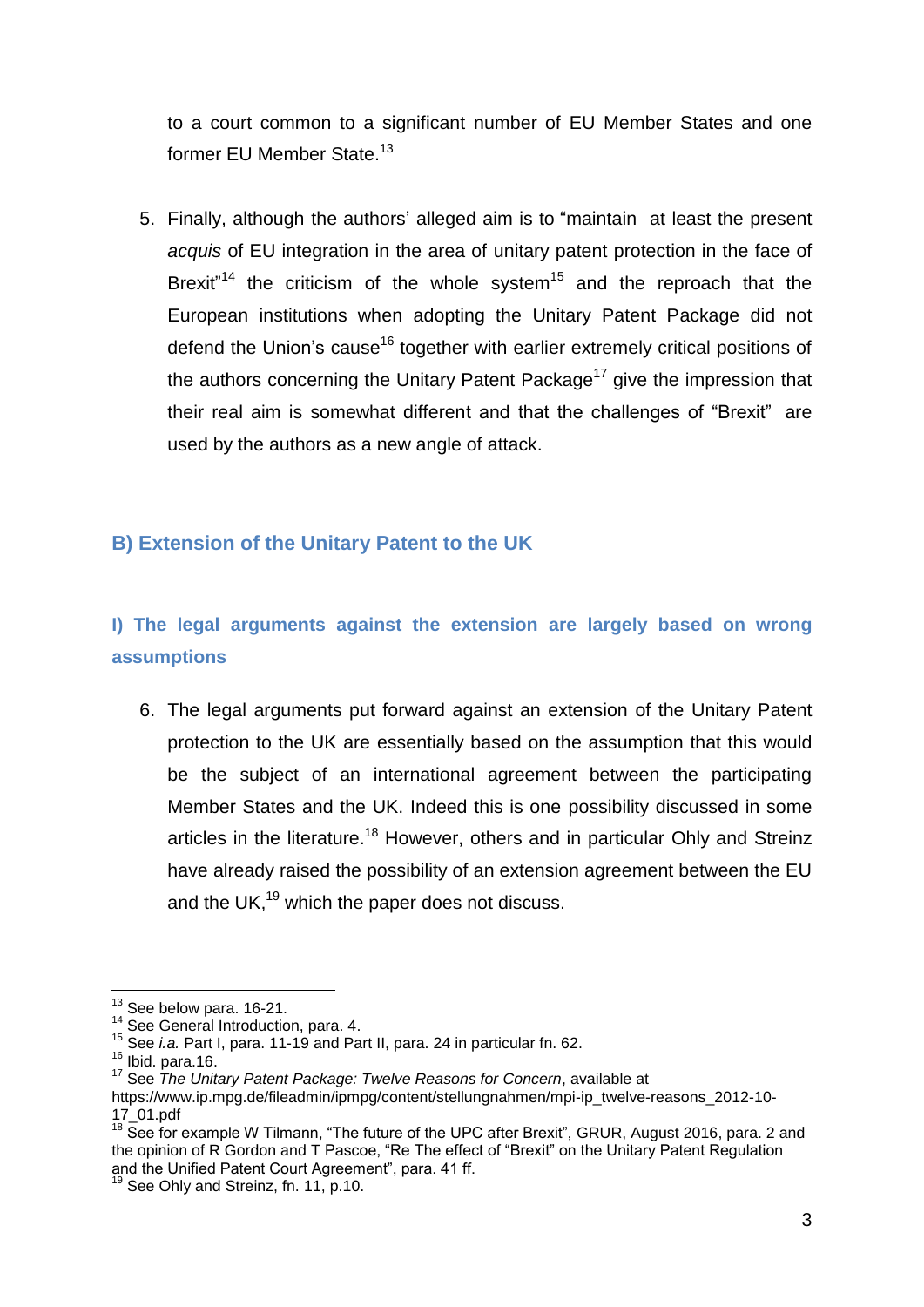- 7. The paper overlooks that such agreements which extend EU legal instruments to third countries are quite frequent. Those examples can be found in particular in the various agreements with Switzerland, for instance concerning the free movement of persons, which foresees EU Regulations to be implemented in Switzerland. <sup>20</sup> Other examples concern, *inter alia*, the extension of EU monetary policy to San Marino and Monaco $2^1$ , the extension of EU instruments in the field of transport to Switzerland<sup>22</sup> or the creation of a European Common Aviation Area.<sup>23</sup> Further agreements can also be cited.<sup>24</sup>
- 8. It is not necessary to reply in detail to all the legal problems raised by the authors with respect to a potential international agreement entered into by the participating Member States and the UK extending the Unitary Patent to the UK. Such an agreement is in any event the less likely possibility. First of all for competence reasons Member States cannot enter into an agreement without being empowered by the EU.<sup>25</sup> Second such an agreement would have the disadvantage that it would require ratification not only by the UK but by all participating Member States. An agreement between the EU and the UK is therefore the easier and more likely means of an extension of the Unitary Patent to the UK. This could become part of or embedded in the overall Agreement of the future economic relationship of the UK with the EU.
- 9. It is obvious that such an agreement between the EU and the UK would not give rise to any of the various legal problems the authors see. The existing agreements extending EU instruments to third countries in other areas contain

<sup>1</sup>  $^{20}$  See Annex I, II and III of the Agreement on the Free Movement of Persons between the European Union and its Member States and Switzerland of 21.06.1999.

<sup>21</sup> EU-Monaco Monetary Agreement, OJ C 310, 13.10.2012, p. 1-11, in particular Articles 9 and 11 and EU-San Marino Monetary Agreement, OJ C 209, 27.07.2001, in particular Art. 8.

 $22$  Agreement between the European Community and the Swiss Confederation on Air Transport, OJ 2002, L114/73.

 $23$  See the Multilateral Agreement between the European Community and its Member States, the Republic of Albania, Bosnia and Herzegovina, the Republic of Bulgaria, the Republic of Croatia, the former Yugoslav Republic of Macedonia, the Republic of Iceland, the Republic of Montenegro, the Kingdom of Norway, Romania, the Republic of Serbia and the United Nations Interim Administration Mission in Kosovo on the Establishment of a European Common Aviation Area (ECAA), OJ L 285, 09.06.2006, p. 3-46, in particular Art. 3, and Art. 16 regarding interpretation of Union law in conformity with CJEU decisions.

<sup>&</sup>lt;sup>24</sup> Agreement between the European Community and the Principality of Monaco on the application of certain Community acts on the territory of the Principality of Monaco, OJ 2003, L332/42.

 $^5$  See Ohly and Streinz, fn. 11, p. 6.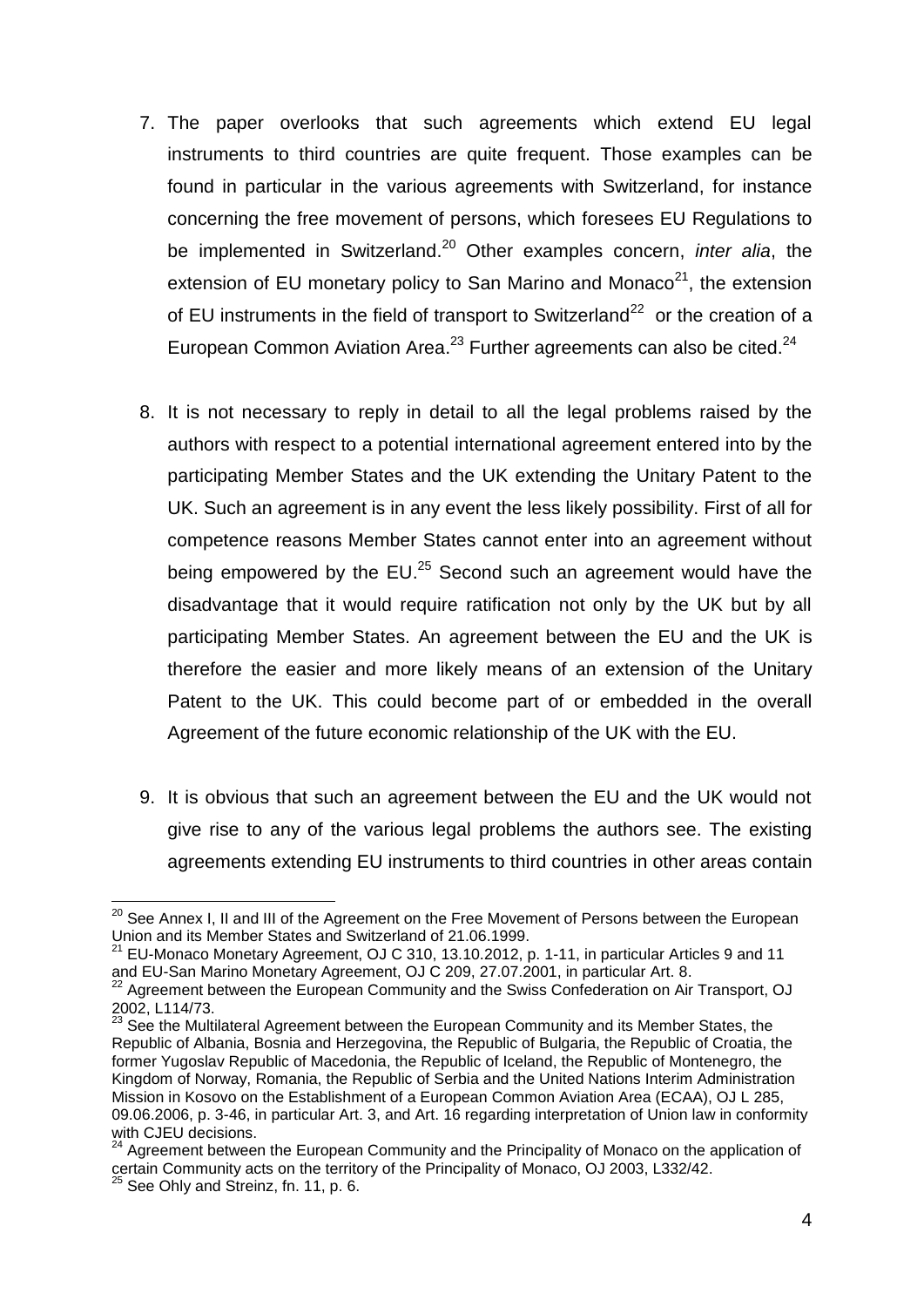safeguards concerning the autonomy and primacy of Union law including its interpretation by the CJEU. For example, the EU-Monaco and EU-San Marino Monetary Agreements provide for the obligation to apply the relevant EU *acquis* as well as follow any amendments to said *acquis*. <sup>26</sup> The EU-Switzerland Air Transport Agreement and the Agreement on the free movement of persons follow a similar model and also include the taking into consideration of relevant newly developing CJEU case law.<sup>27</sup>

10.One of the problems the authors see is the law applicable to the UK as an object of property. They argue that, as a result UK law would be applicable throughout the EU. Moreover, the applicable UK law would implement convention law instead of Union law with the result that the EU's Charter of Fundamental Rights would not apply.<sup>28</sup> This concern can also be remedied. The question is first of all whether according to Article 7 of Regulation 1257/2012 UK law will apply to Unitary Patents as objects of property only for patents for which the applications have been filed before the UK's exit from the Union or, in case the envisaged Withdrawal Agreement<sup>29</sup> between the UK and the Union will be agreed and enter into force, for applications which have been filed before the end of the Transition Period, as provided under Article 121 of that Agreement. $30$  In this case, the problem invoked by the authors would be temporary in nature. It is more likely however that the potential EU/UK agreement extending the Unitary Patent to the UK foresees that the

 $^{26}$  For instance, Art. 9 of the EU-Monaco Monetary Agreement stipulates that :

The Principality of Monaco shall undertake to:

<sup>(</sup>a) Apply all appropriate EU legal acts or rules listed in Annex A relevant to the application of Article 11(2), including those which are directly applied by the French Republic or those measures taken by the French Republic for the transposition of the relevant legal acts or rules in accordance with the modalities set out in Articles 11(2) and 11(3);

Art. 11 stipulates that amendments to the relevant EU *acquis* also apply to Monaco.

See for instance, Art. 16 of the Agreement between the European Community and its Member States, of the one part, and the Swiss Confederation, of the other, on the free movement of persons. <sup>28</sup> See Part I, para. 25.

<sup>&</sup>lt;sup>29</sup> Draft Agreement on the withdrawal of the United Kingdom of Great Britain and Northern Ireland from the European Union and the European Atomic Energy Community of 19 March 2018, available under: [https://ec.europa.eu/commission/sites/beta-political/files/draft\\_agreement\\_coloured.pdf](https://ec.europa.eu/commission/sites/beta-political/files/draft_agreement_coloured.pdf)

<sup>&</sup>lt;sup>30</sup> According to Article 7(1) of Regulation 1257/2012, the national law of the participating Member State is applicable to the Unitary Patent as an object of property. Once the UK has left the EU is not a participating Member State any more. Consequently, according to Article 7(3) of Regulation 1257/2012, German law is applicable when the patent holder has his residence, principal place of business or place of business in the UK. However, since according to Article 6(1) WA, reference to Union law will be read as including the UK, UK law will apply to the Unitary Patent as object of property for patents filed in the UK before the end of the Transition Period.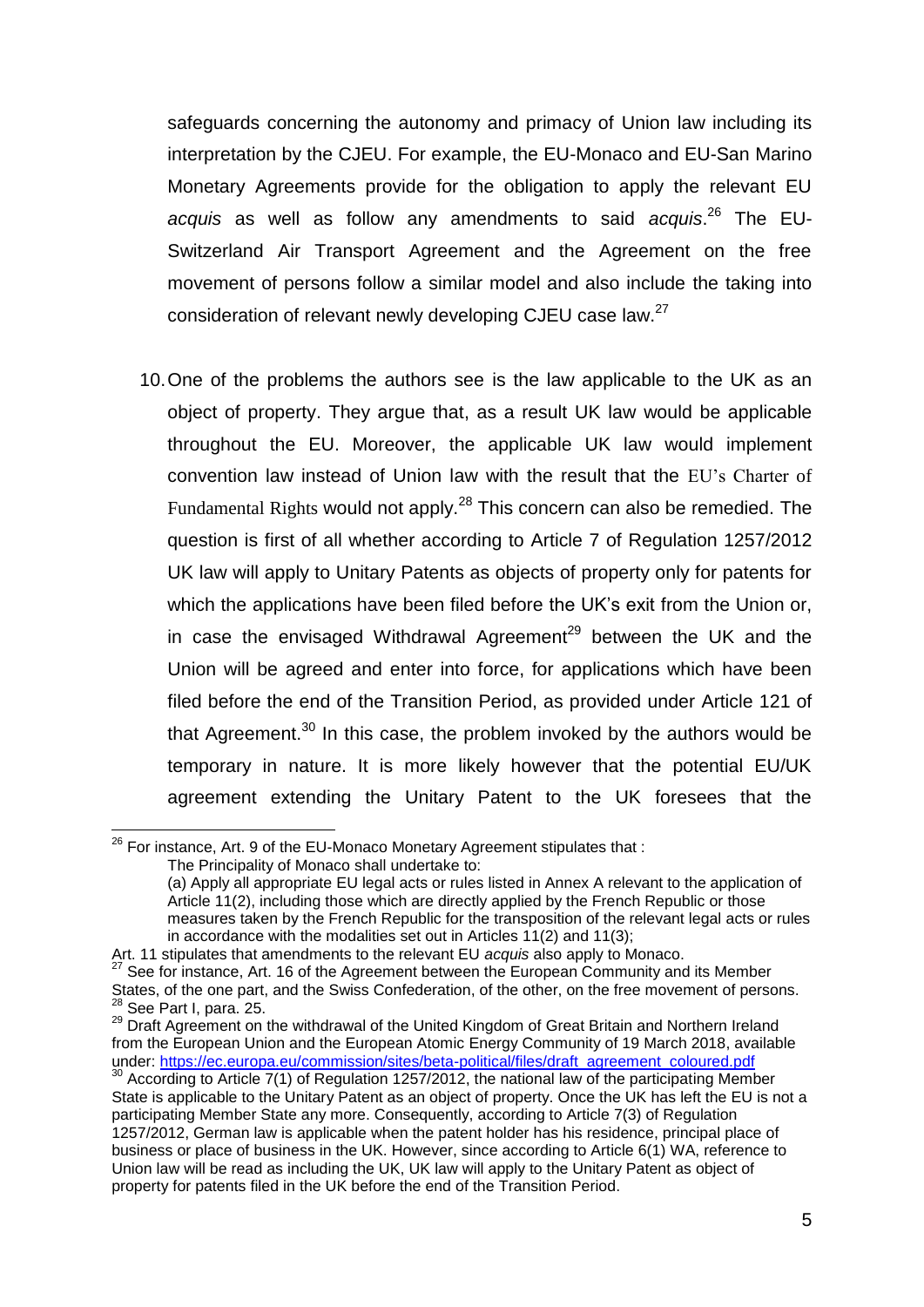references in the Regulation to the participating Member States be read as including the UK $31$  in which case the application of UK law would become more permanent. But in any event, the problem invoked by the authors could be overcome in that the agreement between the EU and the UK extending the Unitary Patent could foresee that for the purposes of applying national law to the Unitary Patent as an object of property, national law should be read as including the relevant EU law.<sup>32</sup>

11.Another argument the authors invoke against extension of the Unitary Patent to the UK is that, in their view, the UK would have the right to veto any amendments to Articles 25 to 27 UPC Agreement which determine the scope of protection of European and Unitary Patents even if this was required to bring the UPC Agreement into conformity with developing Union law. However, as explained below<sup>33</sup> the UK will have no right to veto an alignment of the UPC Agreement with EU law.

### **II) The practical, economic and political arguments are academic in nature and do not reflect economic and political reality**

12.While the authors recognize that the maintenance and the enforcement of patent protection for patent holders in the EU 25 and the UK will be more costly and complex if the UK would not participate in the Unitary Patent, they advocate as a simple solution to reduce the renewal fees from the current Top 4 to a Top 3 level and even argue that there is an obligation for the EU to do so.<sup>34</sup> This is not realistic. Apart from the fact that it is not the EU but the Member States which fix the level of renewal fees, for anyone who has followed the lengthy and difficult discussions in the Select Committee of the EPO's Administrative Council it is clear that Member States will not be inclined to reduce the fee level. The Top 4 level was fixed before Italy's

<sup>&</sup>lt;sup>31</sup> In the ECAA Agreement, Annex II provides for such adaptations to terminologies/definitions to the instruments of EU *acquis* which are extended to third states.

This would be a legal fiction similar to the fiction in Article 6(1) of the Withdrawal Agreement according to which references to Member States shall be read as including the UK.

 $33$  See below para. 22 ff.

<sup>34</sup> See Part I, para. 33.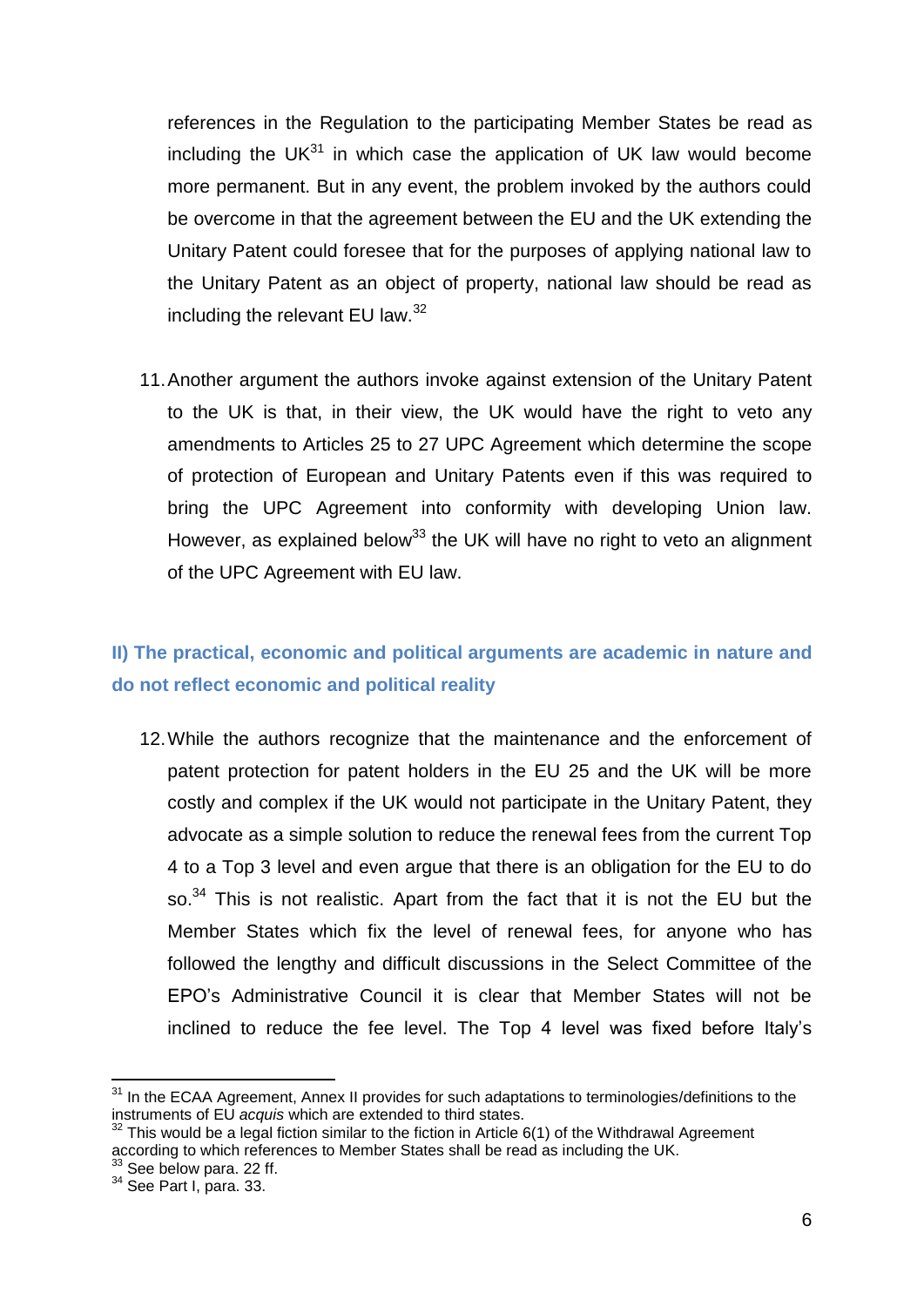accession to the Unitary Patent. Despite the fact that many Member States felt that the fee level was too low already before Italy's accession, they did not want to reopen the negotiation, as discussions had been very difficult. Consequently, it can be expected that if Member States did not reopen the fee level after the accession of Italy, the fourth most important patent country, they will also not want to reopen it after the exit of the UK.

- 13.The authors further acknowledge that having to litigate before UK courts in addition to the UPC will be more costly and complex. However, they simply assume that it may be in the interest of patent holders, especially in the UK, if the UPC does not cover the UK and if, for litigation covering the UK, only the UK courts are available.<sup>35</sup> Again, they ignore the very clear positions of industry associations including the UK IP Federation who want the UK to participate in the UPC post Brexit.<sup>36</sup>
- 14.The authors argue that it is in the UK's political interest to stay out of the Unitary Patent and the UPC since a participation will prevent the UK from developing a legal framework which differs from that of the  $EU^{37}$  and therefore "is likely to result in frustrating the UK's public interest in formulating and implementing an independent innovation policy, in particular its patent policy".<sup>38</sup> Apart from the fact that it is for the UK government in close cooperation with the UK's stakeholders to decide what is in their best economic interest,<sup>39</sup> there is no economic evidence supporting the argument that a national legal framework which is different from the EU's would stimulate innovation. On the contrary economic literature suggests that legal frameworks which are aligned stimulate trade, foreign direct investment

 $35$  Ibid., para. 34.

<sup>&</sup>lt;sup>36</sup> See fn. 3 and 6. See also the letter of the IP Federation to the UK's Minister of State for Universities, Science, Research and Innovation Mr Gyimah dated 26 February 2018. In this letter, the IP Federation urges the Minister to ratify the UPCA since "The system [UP and UPC] will greatly reduce the cost for UK companies who wish to obtain a patent covering most of Europe, and it will dramatically simplify enforcing rights in a consistent and fair manner across the major European economies."<br>37 F

<sup>37</sup> For instance as regards the scope of protection and exemptions and limitations under Articles 25 to 27 UPC Agreement.

 $38$  See Part I, paras. 37 ff., 41.

<sup>39</sup> See fn. 5, 8 and 34.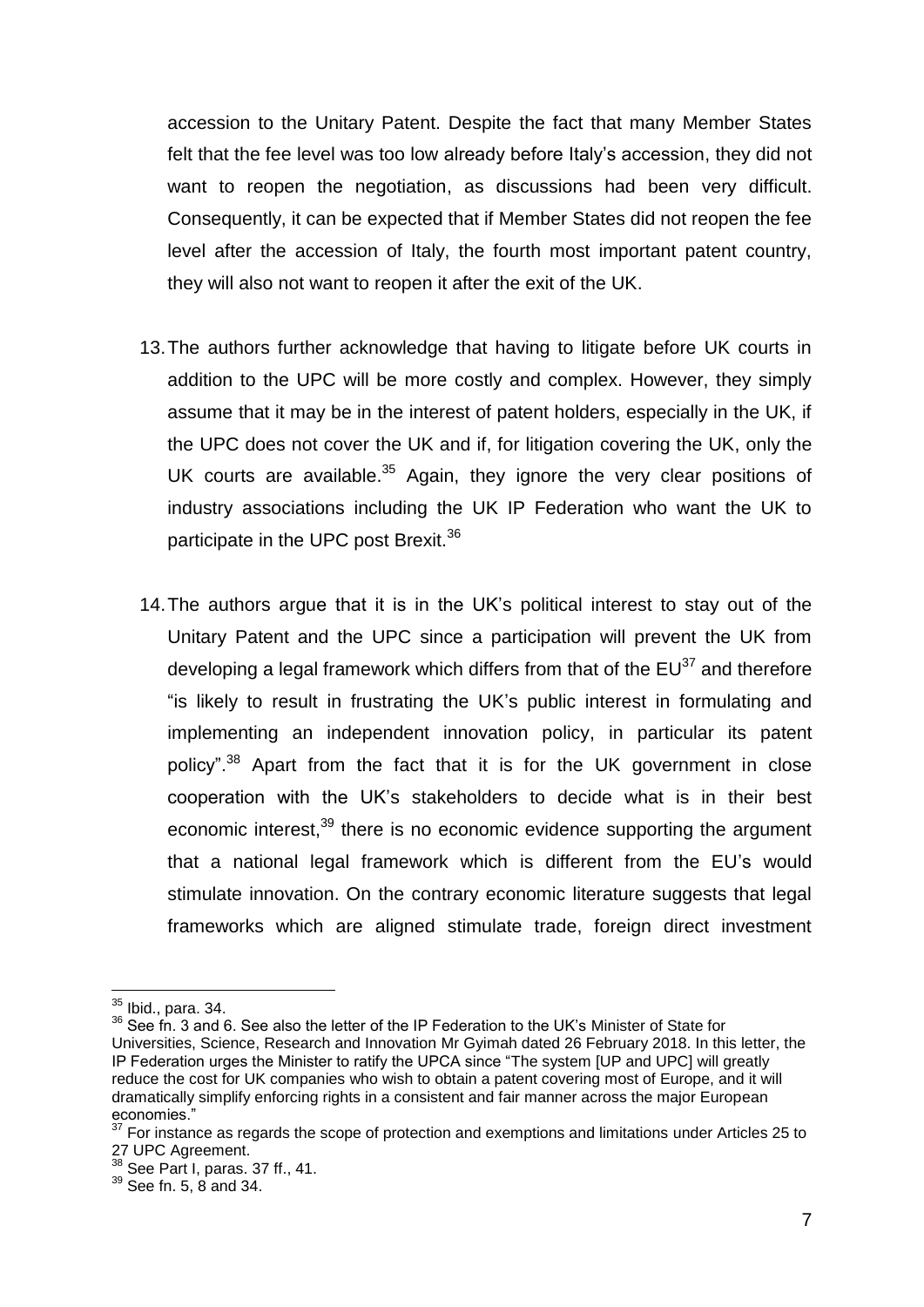between the countries concerned and innovation.<sup>40</sup> For this reason another important patent country, Switzerland, has aligned key pieces of its patent law with the EU legal framework, for instance concerning biotechnological inventions and Supplementary Protection Certificates. <sup>41</sup> As concerns in particular the scope of protection, exemptions and limitations, the legal framework in Switzerland is also largely aligned with the relevant provisions in the UPC Agreement (which were already to a great extent harmonized throughout Europe before they were inserted in the UPC Agreement) and the debate in Switzerland is not whether to regulate the issues differently but whether to align its provisions further with the UPC Agreement.<sup>42</sup> In any event, the Unitary Patent will be only an additional option which will coexist with classical European and national patents. The UK will remain free to have different rules for its national patents.

15.Finally the authors argue that an extension of the Unitary Patent to the UK would not be in line with the philosophy of a Free Trade Agreement.<sup>43</sup> However, it is impossible to predict at this stage of the negotiations what type of agreement will govern the future economic relationship between the EU and the UK considering that the UK government is seeking for a deep partnership with a "common rule book" allowing for the free movement of products. The extension of the Unitary Patent to the UK would perfectly fit into such a "common rule book". Moreover, the authors overlook that there are various degrees of economic and legal integration with countries, agreed outside of the scope of Free Trade Agreements, and that the conclusion of a Free Trade Agreement does not preclude a deeper integration in specific areas. For example, the EU and Switzerland have signed in 1972 a Free

[http://documents.epo.org/projects/babylon/eponet.nsf/0/AD3C8DB869617089C12581D70055FF25/\\$F](http://documents.epo.org/projects/babylon/eponet.nsf/0/AD3C8DB869617089C12581D70055FF25/$File/patents_trade_fdi_en.pdf) [ile/patents\\_trade\\_fdi\\_en.pdf](http://documents.epo.org/projects/babylon/eponet.nsf/0/AD3C8DB869617089C12581D70055FF25/$File/patents_trade_fdi_en.pdf)

<sup>1</sup> <sup>40</sup> EPO Publication, Patents, trade and foreign direct investment in the European Union, November 2017, available under

<sup>&</sup>lt;sup>41</sup> Please see reports regarding Switzerland's alignment of policy with the EU regarding biotechnological inventions and SPCs:<https://www.admin.ch/opc/de/federal-gazette/2006/1.pdf> and <https://www.amtsdruckschriften.bar.admin.ch/viewOrigDoc.do?id=10052786>

<sup>&</sup>lt;sup>42</sup> See C Rigamonti, Die Schweiz und das materielle Recht der Patentverletzung in Europa, sic! 2014, available under

[http://www.iwr.unibe.ch/about\\_us/prof\\_dr\\_cyrill\\_p\\_rigamonti/e163247/e163141/files163160/Rigamonti](http://www.iwr.unibe.ch/about_us/prof_dr_cyrill_p_rigamonti/e163247/e163141/files163160/Rigamonti_sic2014-237.pdf) [\\_sic2014-237.pdf](http://www.iwr.unibe.ch/about_us/prof_dr_cyrill_p_rigamonti/e163247/e163141/files163160/Rigamonti_sic2014-237.pdf)

 $\frac{\text{SICZU14-201.} \mu \mu \mu}{43}$  See Part I, para. 54 ff.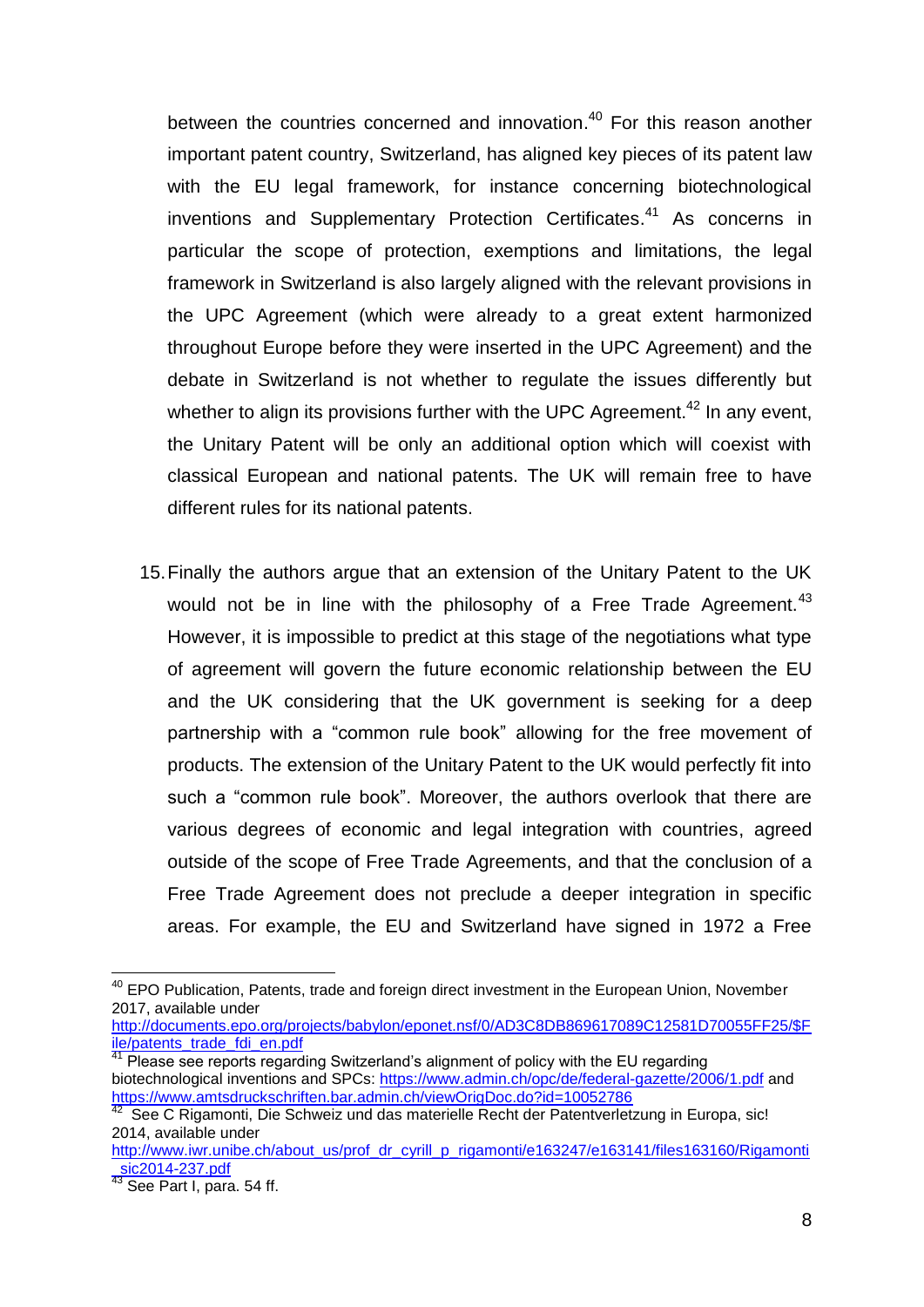Trade Agreement. However, in addition to it, many sectorial agreements have also been concluded in specific areas including free movement of persons, technical trade barriers, public procurement, agriculture and air and land transport, and the Schengen and Dublin *acquis*, etc.<sup>44</sup> This approach could hence also be used with the UK *i.e.* concluding a Free Trade Agreement<sup>45</sup>, combined with additional sectorial agreements, including in the area of patent protection.

#### **C) The participation of the UK in the UPC**

## **I) Contrary to the authors' view, the UPC will remain a Court common to EU Member States despite a participation of the UK**

16.The authors argue that because of the UK's participation, the UPC would cease to be a court common to a number of EU Member States, which would be contrary to Opinion  $1/09$  of the CJEU.<sup>46</sup> However, the UPC continues to be a court common to the Contracting Member States, it only ceases to be a court common *exclusively* to EU Member States. In addition as others have argued convincingly,<sup>47</sup> what matters is not whether a court created by EU Member States consists exclusively of EU Member States or whether in addition a few non-EU Member States participate. If the participation of some non-EU Member States had been considered as a game changer one would have expected the CJEU to state this explicitly, which it has not done. On the one hand, neither in Opinion 1/09 nor in Opinion 2/13 concerning the accession of the European Union to the European Convention on Human Rights and the relation between the CJEU and the European Court of Human Rights<sup>48</sup>, which poses similar questions as the relation with the UPC, make any reference to the participation of non-EU Member States. On the other

 $44$  Most of these sectorial agreements have been signed in two "bundles" in 1999 and 2004, known as "Bilaterals I" and Bilaterals II".

<sup>45</sup> For example a so-called Canada +++ Agreement, as recently suggested by the President of the European Council, D. Tusk.

See *i.a.* para. 10 in the General Introduction.

<sup>47</sup> See *i.a.* Ohly and Streinz, fn. 11, p. 5 and W Tilmann, "The future of the UPC after Brexit".

<sup>&</sup>lt;sup>48</sup> Opinion of 18 December 2014, Accession of the European Union to the ECHR, 2/13,

ECLI:EU:C:2014:2454 (hereinafter, Opinion 2/13).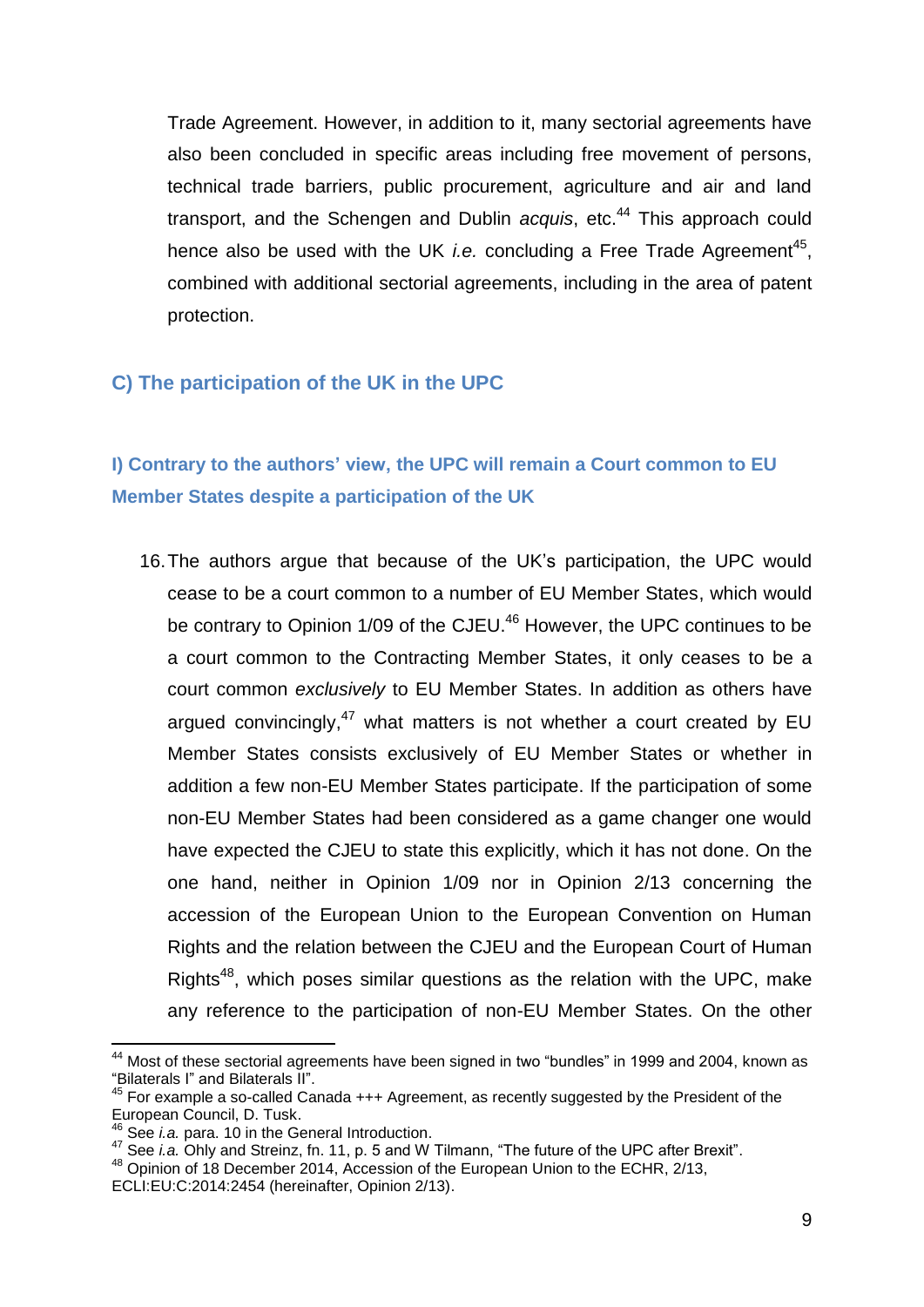hand, in its judgment C-196/09 on the European Schools' Complaints Board<sup>49</sup>, it was not found to be relevant that only EU Member States participate in order to qualify the Complaints Board as being a court or a tribunal of Member State within the meaning of Article 267 TFEU.

17.What matters for the CJEU is that a court created by Member States and to which they confer jurisdiction must have exactly the same obligations as any of their national courts as regards the respect of the supremacy and autonomy of Union law and the role of the CJEU as its ultimate interpreter. This is clearly the case with the UPC and will remain so once the UK has ceased to be an EU Member State. As far as the UK is concerned, once it is no longer an EU Member State, it is irrelevant that its responsibility for ensuring the UPC's respect of Union law and the role of the CJEU results from the UPC Agreement rather than from Union law directly. The obligations of the UK are identical in substance and procedure, to the duties of EU Member States with respect to their national courts.<sup>50</sup> By ratifying the UPC Agreement the UK has accepted the obligations of the UPC regarding Union law and the role of the CJEU and its own liability (jointly with the other Contracting States and individually) to ensure the respect of these obligations by the UPC.<sup>51</sup> The fact that the UK individually cannot be the subject of infringement proceedings under Art. 23 UPC Agreement and Articles 258, 259 and 260 TFEU anymore is also not decisive since the UPC Agreement's Contracting EU Member States can be the subject of such proceedings. It will be for them to ensure that any financial consequences resulting (for instance from a fine imposed by the CJEU resulting from such proceedings) are shared by the UK.

<sup>49</sup> Judgment of 14 June 2011, *European Schools*, C-196/09, ECLI:EU:C:2011:388.

 $50$  See Ohly and Streinz, fn. 11, p. 5.

<sup>&</sup>lt;sup>51</sup> Pursuant to Articles 22-23 UPC Agreement.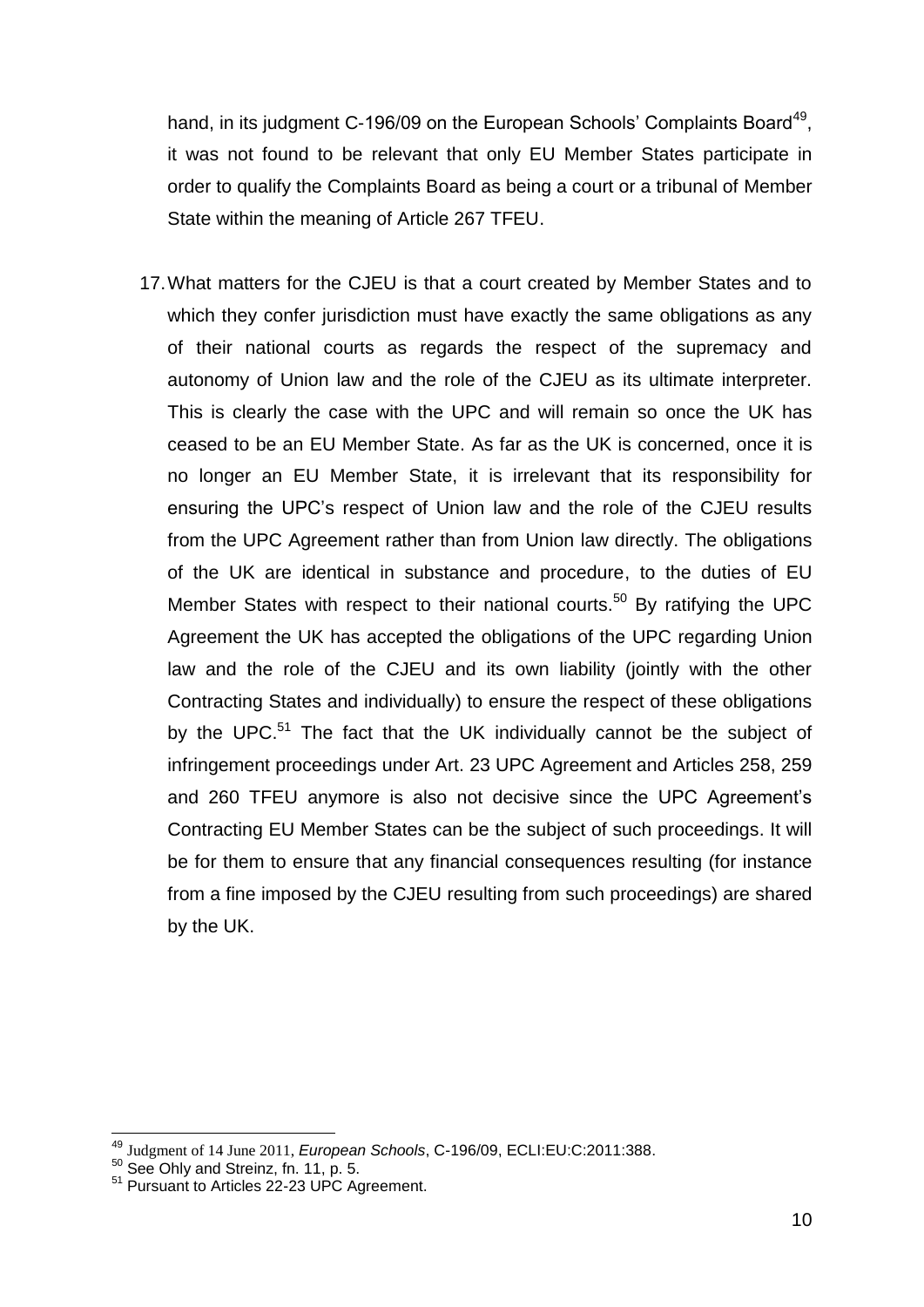**II) Contrary to the authors' view, the UPC will remain obliged and entitled to refer questions concerning the validity and interpretation of Union law to the CJEU for preliminary rulings despite of the participation of the UK once it has left the EU**

- 18.The authors argue that because of the participation of the UK the UPC would lose its capacity to request preliminary rulings to the CJEU.<sup>52</sup> However, there is nothing in the relevant judgements and opinions of the  $CJEU<sup>53</sup>$  which could imply that a court common to a number of EU Member States loses the capacity or is no longer obliged to request preliminary rulings because one non-EU Member State participates. On the contrary on the one hand, in opinions 1/91, 1/92 and 1/00, the CJEU has recognized that even national courts and tribunals of third countries can be given by means of provisions in an agreement concluded with third countries the possibility to refer questions for preliminary rulings to the CJEU. On the other hand the CJEU has denied the possibility of the Complaints Board of the European schools to request preliminary rulings despite the fact that only EU Member States participate in the Convention defining the Statute of the European Schools. It follows that the participation of a non-EU Member State such as the UK in itself cannot be decisive.
- 19.The relevant opinions and judgements of the CJEU in essence concern two different types of scenarios: the first scenario concerns courts (Benelux Court)<sup>54</sup>, Complaint Boards (European schools)<sup>55</sup>, Arbitration Tribunals

<sup>&</sup>lt;sup>52</sup> Se in particular Part II, para. 28 ff.

<sup>53</sup> Judgment of 14 June 2011, *European Schools*, C-196/09, ECLI:EU:C:2011:388; Judgment of 4 November 1997, *Parfums Christian Dior*, C-337/95, ECLI:EU:C:1997:517; Judgment of 6 March 2018, *Achmea*, C-284/16, ECLI:EU:C:2018:158; CJEU; Opinion 1/09; Opinion of the Court of 14 December 1991, *Draft agreement between the Community, on the one hand, and the countries of the European Free Trade Association, on the other, relating to the creation of the European Economic Area*, 1/91, ECLI:EU:C:1991:490; Opinion of the Court of 10 April 1992, *Draft agreement between the Community, on the one hand, and the countries of the European Free Trade Association, on the other, relating to the creation of the European Economic Area*, 1/92, ECLI:EU:C:1992:189; Opinion of the Court of 18 April 2002, *Agreement on the Establishment of a European Common Aviation Area*, 1/00, ECLI:EU:C:2002:231.

<sup>54</sup> Judgment C-337/95, *Parfums Christian Dior*.

<sup>55</sup> Judgment C-196/09, *European Schools.*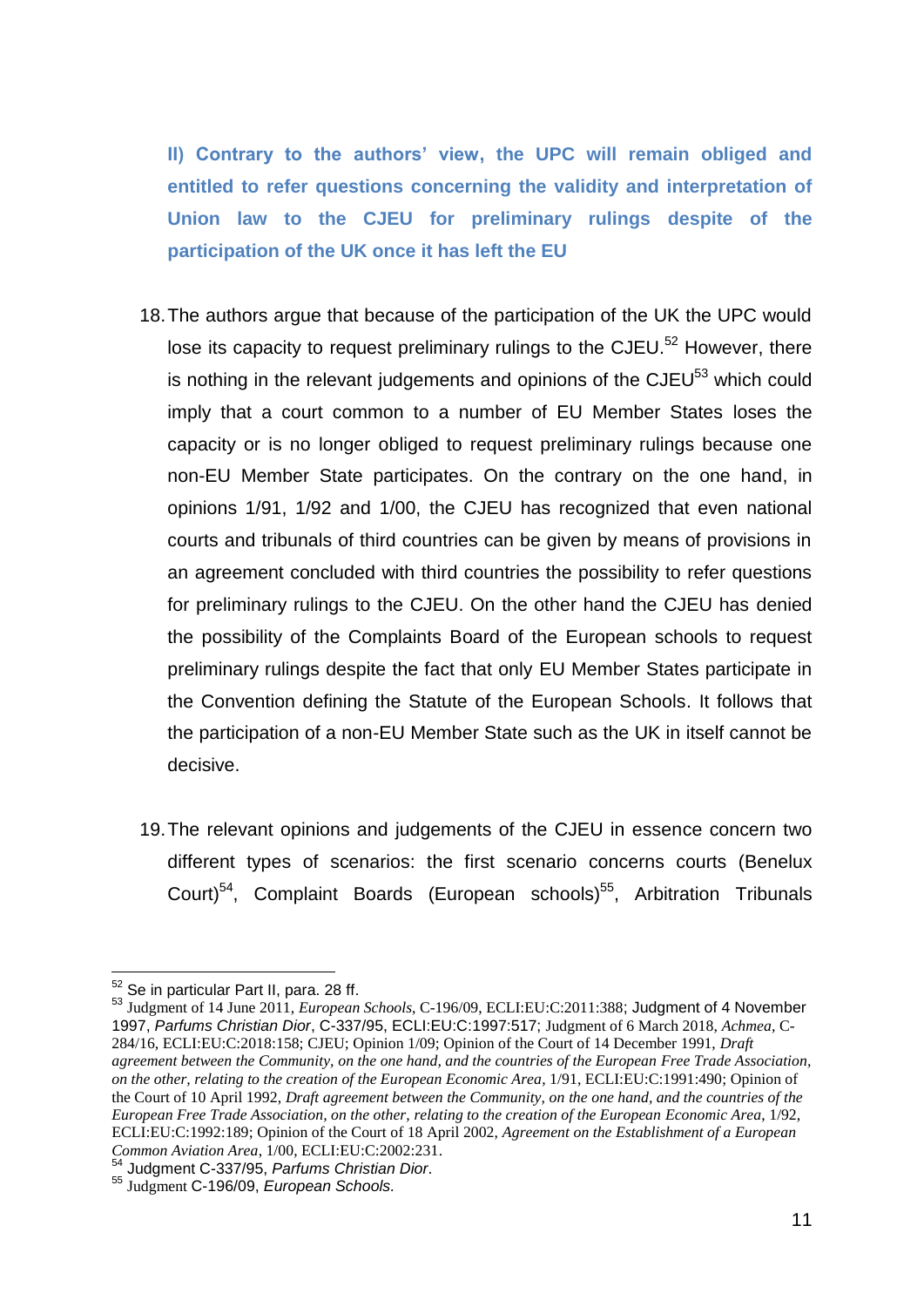(Achmea)<sup>56</sup>, which are set up by international agreements, and where those agreements do not foresee an obligation or entitlement of these bodies to refer questions for preliminary rulings to the CJEU. In these scenarios the most important question is whether the courts, complaint boards or tribunals in question can be assimilated to national courts within the meaning of Article 267 TFEU or to courts common to Member States, which are subject to the same rights and obligations as their national courts. The second scenario concerns the possibility (and/or obligation) of third countries' courts to request preliminary rulings from the CJEU, such as third countries' courts under the European Economic Area<sup>57</sup> or the European Common Aviation Area agreements.<sup>58</sup>

20.If one denies that the UPC despite of the participation of the UK remains a court common to EU Member States and is entitled and obliged to make requests for preliminary rulings to the CJEU by virtue of a direct application of Article 267 TFEU, the UPC can still be given this possibility and be put under this obligation by virtue of the UPC Agreement very much in the same way as courts and tribunals of third countries can be given this opportunity, as recognized by Opinions 1/92 and 1/00. As concerns courts and tribunals of third countries the only condition stipulated by the CJEU is that its rulings are legally binding on the referring courts and that the uniformity and autonomy of Union law is safeguarded.<sup>59</sup> This is clearly the case with the UPC for which all judgements of the CJEU are binding, at least by virtue of the UPC Agreement itself. Also, contrary to what the authors seem to suggest the possibility given to courts of third countries in an international agreement to request preliminary rulings from the CJEU does not need to be limited to the interpretation of the international agreement itself but may concern also the interpretation of the relevant instruments of Union law the application of which

<sup>56</sup> Judgment C-284/16, *Achmea.*

<sup>57</sup> Agreement on the European Economic Area, OJ No L 1, 3.1.1994, p. 3, see Art. 105-107 and Protocol 34.

<sup>58</sup> ECAA Agreement, see fn. 23, Annex IV.

<sup>59</sup> Para. 33 of Opinion 1/92 and para. 3 of Opinion 1/00.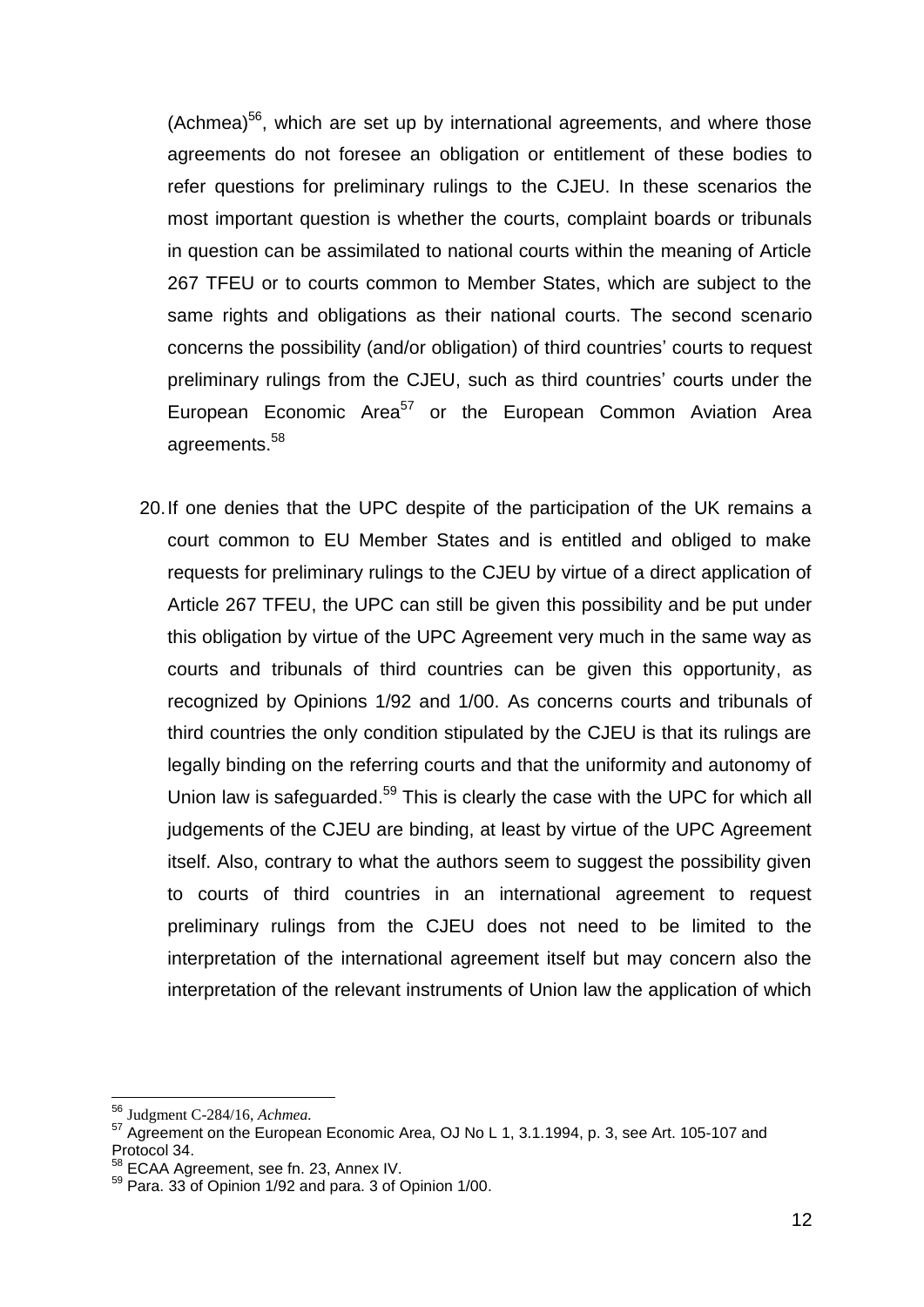has been extended to the third countries concerned, as the example of the Common European Aviation Area Agreement shows.<sup>60</sup>

21.The question has been raised in the literature whether the Contracting States of the UPC Agreement can foresee on their own such a possibility for the UPC or whether this requires an involvement of the EU, because only the EU can give new competences to the CJEU.<sup>61</sup> This question can be left open. In any event the EU Member States cannot decide on their own to maintain the UK as a Contracting State of the UPC Agreement and to make the necessary amendments to the Agreement. Once the UK has become a third country the question of the UK's participation will become an issue of the external competence of the EU and its Member States. This means that the participating Member States cannot agree with the UK on its continued participation without being empowered by the EU.<sup>62</sup> Such empowerment could be included for instance in the agreement on the future economic relationship since the UK's participation in the UPC has an obvious link in the free movement of goods. At the same time an EU/UK agreement could foresee the entitlement and obligation of the UPC to refer questions concerning the interpretation of Union law to the CJEU.

 $^{60}$  This is made clear under Article 16(2) of the ECAA Agreement (see fn. 23) which stipulates that questions of interpretation referred to the CJEU can concern not only the Agreement as such, but also the acts specified in Annex I, which lists the set of EU *acquis* applicable, or of acts adopted, which are identical in substance to corresponding rules of the EC Treaty. Article 16(2) ECAA Agreement:

When a question of interpretation of this Agreement, of the provisions of the acts specified in Annex I or of acts adopted in pursuance thereof identical in substance to corresponding rules of the EC Treaty and to acts adopted pursuant to the EC Treaty, arises in a case pending before a court or tribunal of an ECAA Partner, the court or tribunal shall ask, if it considers this necessary to enable it to give a judgement and in accordance with Annex IV, the Court of Justice to decide on the question. An ECAA Partner may, by decision and in accordance with Annex IV, stipulate the extent to which, and according to what modalities, its courts and tribunals are to apply this provision. Such a decision shall be notified to the depositary and the Court of Justice. The depositary shall inform the other Contracting Parties.

<sup>&</sup>lt;sup>61</sup> See the Opinion of R Gordon and T Pascoe, "Re The effect of "Brexit" on the Unitary Patent Regulation and the Unified Patent Court Agreement", para. 107.

See Ohly and Streinz, fn. 11, p. 7.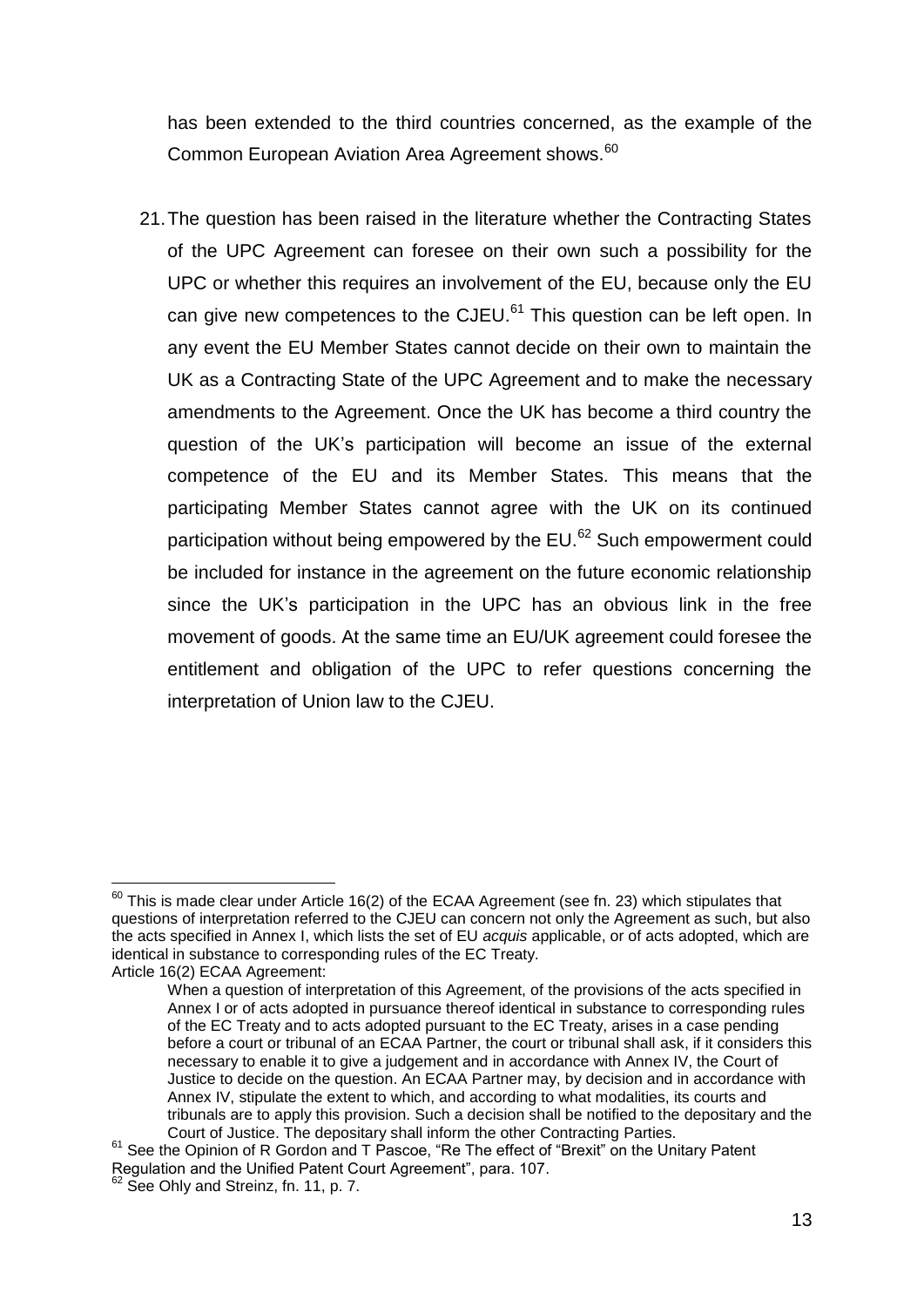**III) Contrary to the authors' view, the participation of the UK will not create problems for the governance of the UPC and the UK will not be in a position to block any alignment of the UPC Agreement with Union law**

- 22.The author's arguments relating to the UPC governance are first of all very theoretical, in particular in that they stretch to the limit a potential opening of the membership of the UPC to third countries which could be entailed by the participation of the UK. The author considers the hypothetical situation in which all non-EU Contracting States of the EPC were to join the UPC Agreement.<sup>63</sup> Such a situation has already been ruled out by the participating Member States. Under the Swedish Presidency in 2009 it was indeed decided that participation to the European and Community Patents Court (the EUCPC) the predecessor of the UPC, should be limited to the EFTA States.<sup>64</sup> Out of those States, only Switzerland had signalled any interest of joining the EUCPC. It is very unlikely that the situation would be different today. Consequently, any fear that the predominant decision making power of the EU Member States in the UPC governing bodies could be undermined is unfounded.
- 23.Second it should not be assumed that the UK (or one or two of the EFTA countries in case of an accession) will frivolously try to block any modification of the UPC Agreement in particular as concerns the bringing into line of the UPC Agreement with newly developing Union law. Contracting States of the UPC Agreement – EU Member States and third countries alike which have ratified the UPC Agreement – are jointly and individually responsible for the respect of Union law by the UPC and are in particular liable for damages occurred by private parties because of a breach of the UPC's obligations. Any of the Contracting States trying to block necessary amendments to the UPC Agreement would be taking significant risks not only in political but also financial terms. The authors try to argue that in case of new EU directives it will not be the UPC but the Contracting Member States who will be responsible for their implementation. However, the Contracting Member

 63 See in particular Part II, para. 74.

 $64$  Conclusions on an enhanced patent system in Europe, 2982<sup>nd</sup> Competitiveness Council, para. 35.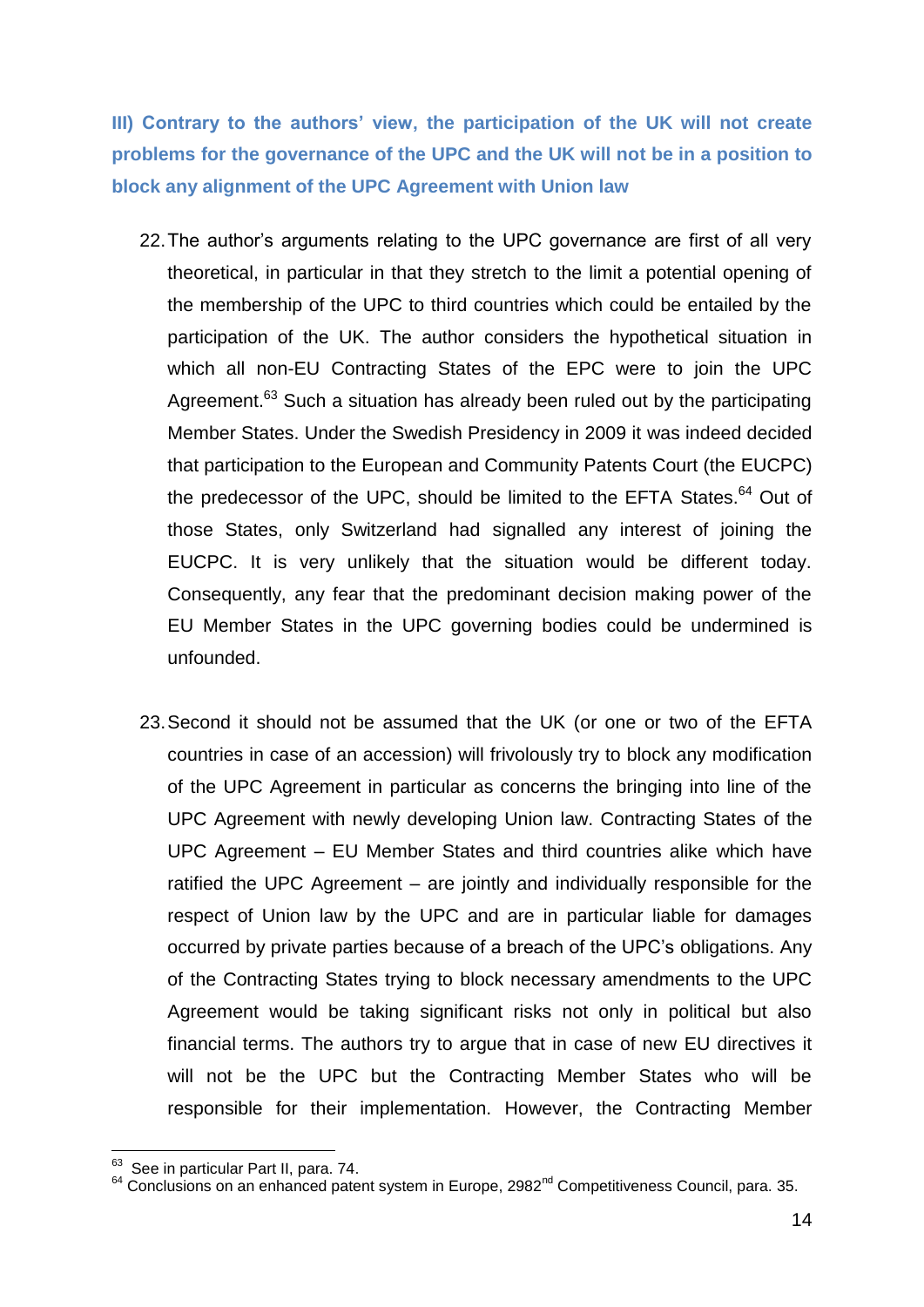States will be responsible for the respect by the UPC of Union law in its entirety, which includes EU Directives. As the implications of the "effect direct" doctrine – concerning the direct application of EU Directives without a transposition – are not entirely clear, all Contracting States of the UPC Agreement will have an interest in implementing new Directives as quickly as possible into the Agreement in order to avoid any liability issues.

- 24.Moreover, and more importantly, the UK and one or two other non-EU Member States who could potentially participate in the UPC, would have no veto rights. Amendments to international agreements such as the UPC Agreement are normally carried out at a diplomatic conference and contrary to what the authors contend<sup>65</sup> consensus is not necessarily required at a diplomatic conference for a modification of an international agreement.<sup>66</sup> Although it is the practice in this context to seek for consensus, it is not only legally possible but also politically accepted that changes can be agreed with a majority vote.<sup>67</sup> It is obvious that this practice would have to be applied in case of the UK trying to block an amendment to the UPC Agreement required to bring the latter into line with Union law.
- 25.For reasons of convenience there is a possibility of a simplified procedure of amendments to the UPC Agreement by decision of the Administrative Committee. This procedure indeed foresees the possibility for Member States to declare not to be bound by such a decision of the Administrative Committee. This possibility had been required by many Member States in order to safeguard the right of their national parliaments to reject any

<sup>1</sup> <sup>65</sup> See in particular Part I, para. 29 and Part II, para. 76.

<sup>&</sup>lt;sup>66</sup> Vienna Convention on the Law of Treaties, a Commentary, Dörr and Schmalenbach (eds), 2012, Article 39 margin number 7: only bilateral agreements require unanimity to be amended. See also Article 41 VCLT which allows for parties to a multilateral treaty to modify said treaty between them, as long as the treaty does not prohibit such amendment or, as long as such amendments are not incompatible with the treaty or with the rights of other parties under the treaty. Article 40(4) also makes it clear that consensus is not needed, as it stipulates that "The amending agreement does not bind any State already a party to the treaty which does not become party to the amending agreement […]".

 $67$  Vienna Convention on the Law of Treaties, a Commentary, fn. 47, Art. 40 margin number 10. Also and in accordance with Art. 39 VCLT, part II of the VCLT is applicable to the conclusion of an amendment treaty (except if the treaty provides otherwise – which is not the case for the UPCA). According to Article 9(2) VCLT, the adoption of the text of a treaty [including amending treaty] **at an international conference** takes place by the vote of two thirds of the States present and voting, unless by the same majority they shall decide to apply a different rule.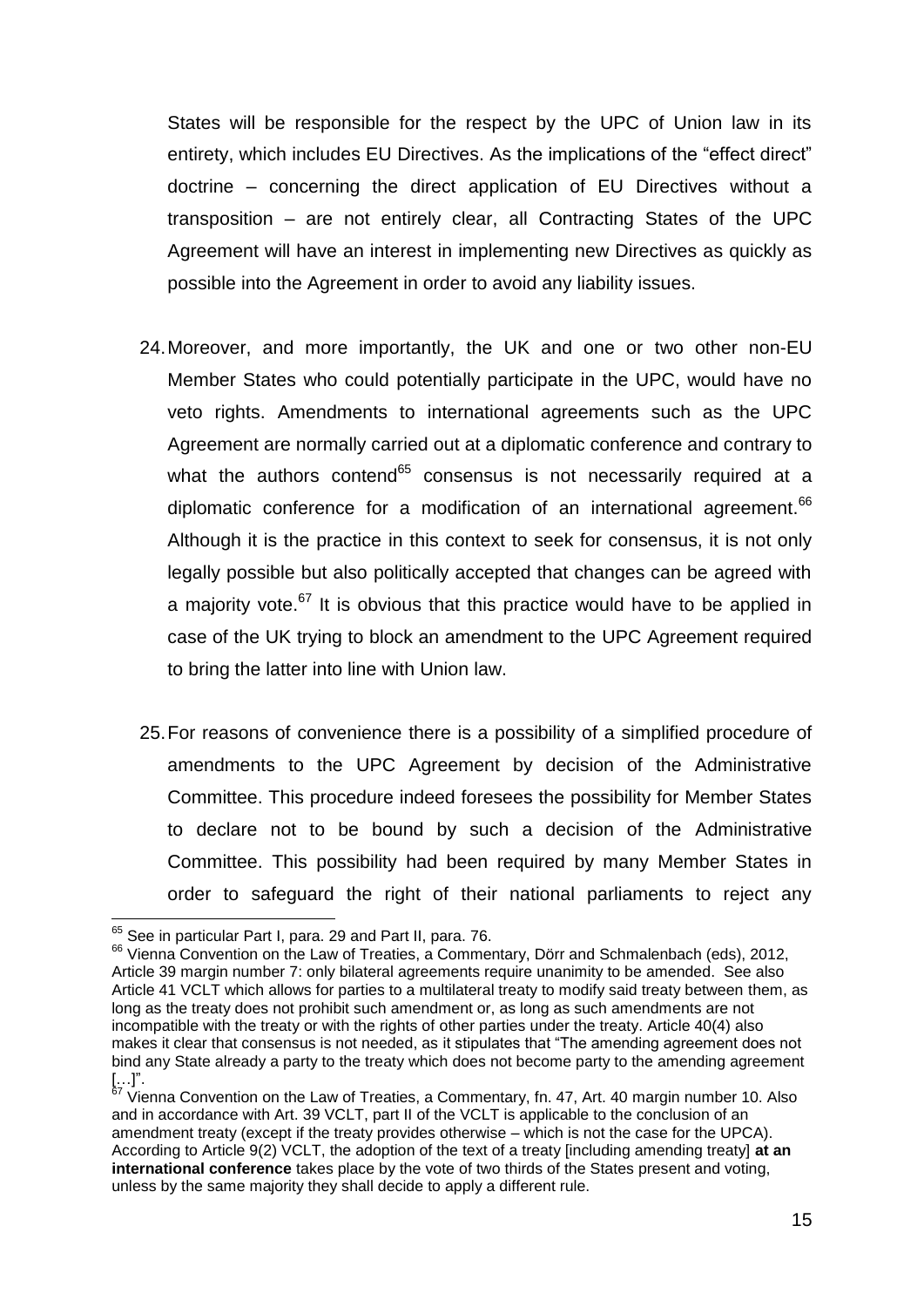amendments to international agreements which are not subject to the normal procedures of parliamentary approval. However, this does not result in a veto right for individual Contracting States since in case of rejection, a diplomatic conference<sup>68</sup> will be convened where amendments to the UPC Agreement can be decided with a majority vote.<sup>69</sup>

- 26.Finally and most importantly, it has to be borne in mind that, for competence reasons, maintaining the UK in the UPC will require an involvement of the EU empowering the participating EU Member States to make the relevant modifications to the UPC Agreement.<sup>70</sup> It can be expected that, if such a clause empowering the participating Member States to make those amendments to the UPC Agreement is included, for instance in an agreement between the EU and the UK on their future economic relationship such a clause would also provide for an obligation for the UK not to block or delay any alignment of the UPC Agreement with Union law.
- 27.As concerns in addition the internal governance of the UPC and the decisionmaking process of its governing bodies, there is also no veto right of individual Contracting States. Decisions of the Administrative Committee concerning for instance the adoption of secondary regulations such as the Rules of Procedure shall all be taken with a 3/4 majority.<sup>71</sup>

#### **D) Conclusion**

28.The many legal problems the authors see with the UK participation in the Unitary Patent and the Unified Patent Court are either based on wrong assumptions or can be overcome, in particular by including appropriate safeguards into future legal acts which could deal with the UK participation, such as the envisaged EU/UK agreement on the future economic relationship, a potential additional EU/UK agreement extending the Unitary Patent to the territory of the UK and into the necessary modifications to the UPC

<sup>1</sup> <sup>68</sup> "Review Conference" in accordance with Art. 87(3) UPCA.

<sup>&</sup>lt;sup>69</sup> See para. 24 above.

 $70$  See para. 21 above.

<sup>71</sup> Art. 12(3) UPC Agreement.